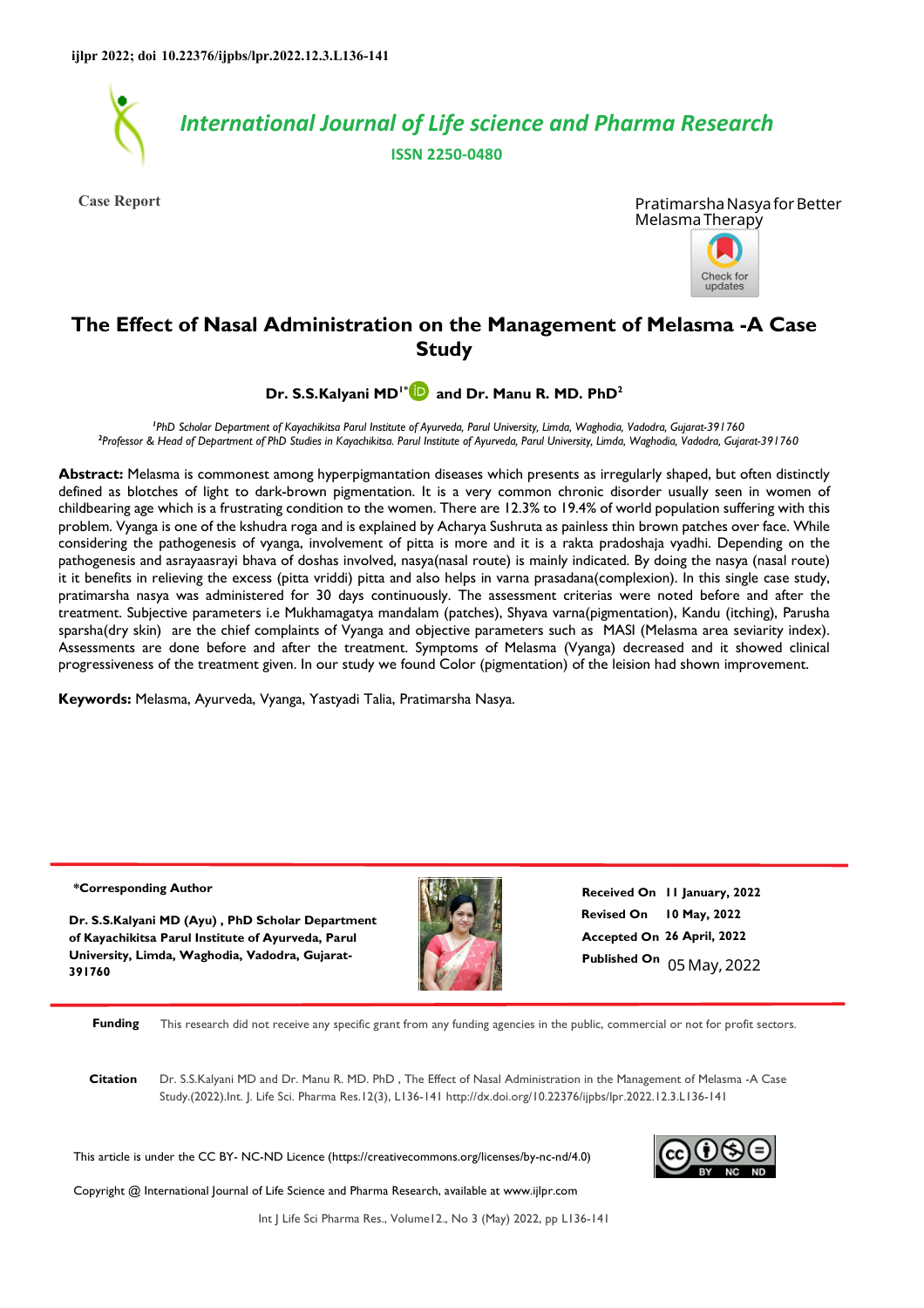### **1. INTRODUCTION**

Beauty is a characteristic of a person, place, object, or idea that provides a perceptual experience of pleasure, meaning, or satisfaction. The experience of "beauty" often involves the interpretation of some entity as being in balance and harmony with nature, which may lead to feelings of attraction and emotional well-being. But with the passage of time, the skin loses its fine texture, due to constant exposure to pollution, grime and the adversities of weather conditions and one of them is melasma. The term melasma is derived from the Greek root "melas", which means black. It is a chronic disorder that can be frustrating to patients and physicians alike because, as it is very difficult to treat. Melasma presents as irregularly shaped, but often distinctly defined, blotches of light- to dark-brown pigmentation. Most people get it on their cheeks, chin, nose bridge, forehead, and above the upper lip. Melasma is a very common cutaneous disorders, accounting for 0.25% to 4% of the patients seen in dermatology clinics in South East Asia and most common disorders in Indian**<sup>1</sup>**. It is more common in women than men. Women are affected nine times more than men. Melasma is so common during pregnancy having a separate name for the condition called "chloasma". It's also commonly referred to as the "mask of pregnancy"  $2$  and the prevalence in pregnancy is around 50-70%<sup>3</sup> **.** It also affects woman taking oral contraceptives and hormones. Persons of any race can be affected. Melasma is more common in darker skin types than in lighter skin types and it is particularly more common in light brown skin types. Melasma is rare before puberty and more common in reproductive years. The prevalence varies between 1.5% and 33% depending on the population<sup>4</sup>.In Ayurveda, skin diseases were included under the heading of Kustha and Kshudra Roga<sup>5</sup>. Kshudra rogas have a simple hetu, lakshana and chikitsa. So, they are called as kshudra rogas. Some of the skin diseases are mentioned under kshudra rogas. Vyanga, is one among the Kshudra Roga<sup>5</sup>. Vyanga is the disease in which the facial skin complexion and glow decreases. Vyanga is known for thousands of years among all disease concerned with cosmetic problem. Even though Vyanga is a Kshudra Roga, it produces a great misery for the person due to the dark discoloration of the skin over face. Vyanga is a pathological situation of the facial skin which is produced due to the vitiation of Vata, Pitta and Rakta producing cardinal features such as Niruj(Painless), Tanu(Thin), Shyava mandala(Brownish-black patch) on face<sup>6</sup>. Nasya is one of the main chikitsa for Vyanga. Vyanga is a vyadhi in which, aggravated vata in association with pitta and produces mandala over the face. In contemporary science, treatment includes an external application of cream containing 2% hydro quinine (HQ) and hydrocortisone<sup>6</sup>. Sometimes tropical uses of drugs have many side effects like contact dermatitis, irritation, leucoderma<sup>7</sup> etc and found to be sensitive in few patients. These treatment modalities were used frequently and for longer duration which is financial and social burden to the patient. Present generation individuals takes efforts in enhancing the appealing nature of the skin using many chemicals and artificial beauty agents, which not only harms the skin but requires knowledge of cosmetic science and skin properties, at the same time causes irreparable damage to skin. Besides the achievement of modern medical science, humanity is passing through a horror of disease and drug phobia, particularly in developing countries like India, where poverty and illiteracy account for the man's ignorance towards the principles of health care. Even then, the

advancement of modern medicine has failed in the treatment of certain dermatological disorders; they prescribe certain steroids which have adverse effect on the body rather than beneficial effects. Now, it is the time to highlight the Ayurveda in the world of cosmetic with its unique aspects. The adverse reactions of modern cosmetics and higher cost of therapy are also one of the causes to look towards Ayurveda for its humeral approach. Increased sophistication of today's population also increases the demand of cosmetics. By keeping the above points, prevalence of disease among younger and adult ages mainly in females than compared to males, there is a need for the remedy or therapy for the vyanga and from the results of some previous research works, it was understood that there was no permanent cure for all the symptoms of Vyanga. But, here an attempt is made to assess the role of pratimarshya Nasya in vyanga. Yastyadi taila contains pitta kapha shamaka properties and varna gana drugs. By administrating the Yastyaditailaprati marsha nasya, there would be beneficial in relieving the excess (pitta vriddi) pitta and also helps in varna prasadana. Ayurveda thus relatively suggested to be effective treatment in skin diseases. Hence present study proved scientifically the role of Pratimarsha Nasya with Yastyadi taila<sup>8</sup> in the management of melasma with satisfactory result

## **2. CASE REPORT**

A 30 years old female, known case of melasma since 4 years has attended OPD of Kayachikitsa. After taking the detailed history, She had been applying topical ointment for the same problem, but she did not find any changes. She was planned for pratimarsha nasya. During the total study period (40 days) the patient was assessed before and after the treatment. Patient had shown significant improvement in symptoms like darkness, area involvement, itching and dryness.Subjective and Objective parameters of the study was observed and assessed with the criteria as per the modern parameters. Informed consent from the patient and Institutional ethical clearances from the committee was taken with the Ref. No PU/PIA/IEC/02/2021/035

## *2.1 History of Present Illness*

Patient was asymptomatic before 4 years ago. She gradually developed brownish painless patches on both cheeks. She also had associated symptoms like itching and dryness in the affected parts of face. The brownish painless patches were symmetrically distributed on both the cheeks. From last 11/2 years, she noticed the pattern of discolouration has not changed, the colour darkened and stable in nature. She took some home remedies and local herbal applications along with topical ointment for one month, As she had noticed some improvement, she left the treatment and again the patches became darkened. she came to kayachikitsa OPD. After all the physical examinations, she was diagnosed as a case of Melasma.

## *2.2 Past History*

No any history of Diabetes mellitus, Hypertension. She don't had any history of allergy, accident or trauma. Patient did not had any prescription of tropical ointment.

## *2.3 Examination of Patient*

Patient is unmarried woman of Hindu community from middle class family. she was doing post-graduation. She used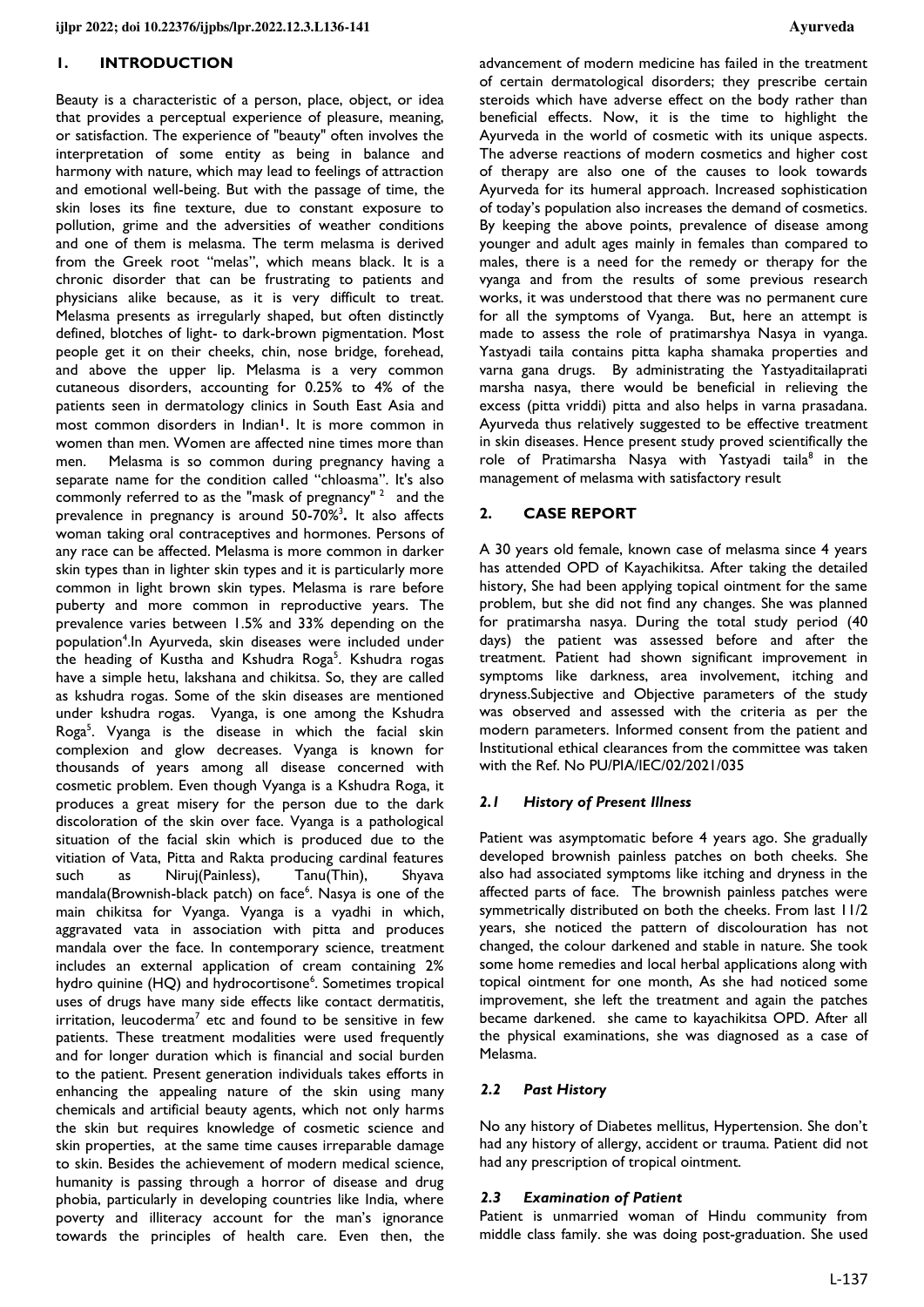to consume mainly spicy and oily foods (mixed diet) with addiction to tea 5 to 6 cups daily. Appetite is reduced. There is no family history of melasma. Menstrual cycle was regular, bowel habits and micturation was normal. On physical examination, the general condition of patient was good with normal cardiovascular and respiratory function.

#### **Dashavidha parikshabhava**

**Prakruti:** Pitta-Kapha **Vikriti:** Vata-Pitta **Sara:** Mamsa and Medha sara **Samhanana:** Madhyama **Pramana:** Madhyama **Satmya:** Madhyama **Ahara shakti:** Madhyama **Vyama shakti:** Madhyama **Vaya:** Madhyama **Samprapti Ghataka Dosha:** Vata, Pitta,Rakta **Dushya:** Twaka, Rasa,Rakta

**Srotas:** Rasavaha, Raktavaha **Agni:** Mandagni **Rogamarga:** Bahya **Sadhyasadhyta:** Sadhya

#### *2.4 Intervention*

Treatment was planned after considering all the nidana, samprapti, dosha involment, inclusion and exclusion criteria. Shamana nasya(Pratimarshya Nasya) was given for 30 days. Nasya dose is 2 drops each nostril, once in a day evening. Follow up of the patient was done after  $15<sup>th</sup>$  day and  $40<sup>th</sup>$  day.

### *2.5 Assessment Criteria*

The assessment was done on the basis of both subjective (Table 1) and objective parameter that was described below Melasma Area Severity Index<sup>8</sup> (MASI) which assessed the percentage of total area involved based on three variables (Table 2,3,4).

#### **Gradings for Assessment of Subjective Parameters**

| Table 1: Assessment of subjective parameters |                       |                 |                   |                   |                  |  |
|----------------------------------------------|-----------------------|-----------------|-------------------|-------------------|------------------|--|
| SI.No                                        | <b>Symptom</b>        |                 |                   |                   |                  |  |
|                                              | Mukhamagatya mandalam | No patches      | I to 2 patches    | 3 to 4 patches    | 5 to 6 patches   |  |
|                                              | patches)              |                 |                   |                   |                  |  |
|                                              | Shyava varna          | No shyava varna | Mild pigmentation | Moderate          | Severe           |  |
|                                              | pigmenation)          |                 |                   | pigmentaion       | pigmentation     |  |
|                                              | Kandu(itching)        | No kandu        | Very mild itching | Mild itching      | Moderate itching |  |
|                                              | Parusha sparsha       | No dry skin     | Mild dry skin     | Moderate dry skin | Severe           |  |
|                                              | Dry skin)             |                 |                   |                   | dry skin         |  |

| Table 2Gradings For Assessment Of Objective Parameter |              |  |  |  |
|-------------------------------------------------------|--------------|--|--|--|
| <b>Percentage of Area involved (A)</b>                | <b>SCORE</b> |  |  |  |
| No involvement                                        |              |  |  |  |
| Less than 10%                                         |              |  |  |  |
| $10 - 29%$                                            | ำ            |  |  |  |
| 30-49%                                                |              |  |  |  |
| 50-69%                                                |              |  |  |  |
| 70-89%                                                |              |  |  |  |
| 90-100%                                               |              |  |  |  |

| Table 3: Darkness(D)<br><b>SCORE</b> |               |  |  |  |
|--------------------------------------|---------------|--|--|--|
|                                      |               |  |  |  |
| Absent                               | O             |  |  |  |
| Slight                               |               |  |  |  |
| Mild                                 | $\mathcal{P}$ |  |  |  |
| Marked                               | 3             |  |  |  |
| Severe                               |               |  |  |  |

| Table 4: Homogeneity (H) |              |  |
|--------------------------|--------------|--|
|                          | <b>SCORE</b> |  |
| Minimal                  | n            |  |
| Slight                   |              |  |
| Mild                     | 2            |  |
| Marked                   |              |  |
| Severe                   |              |  |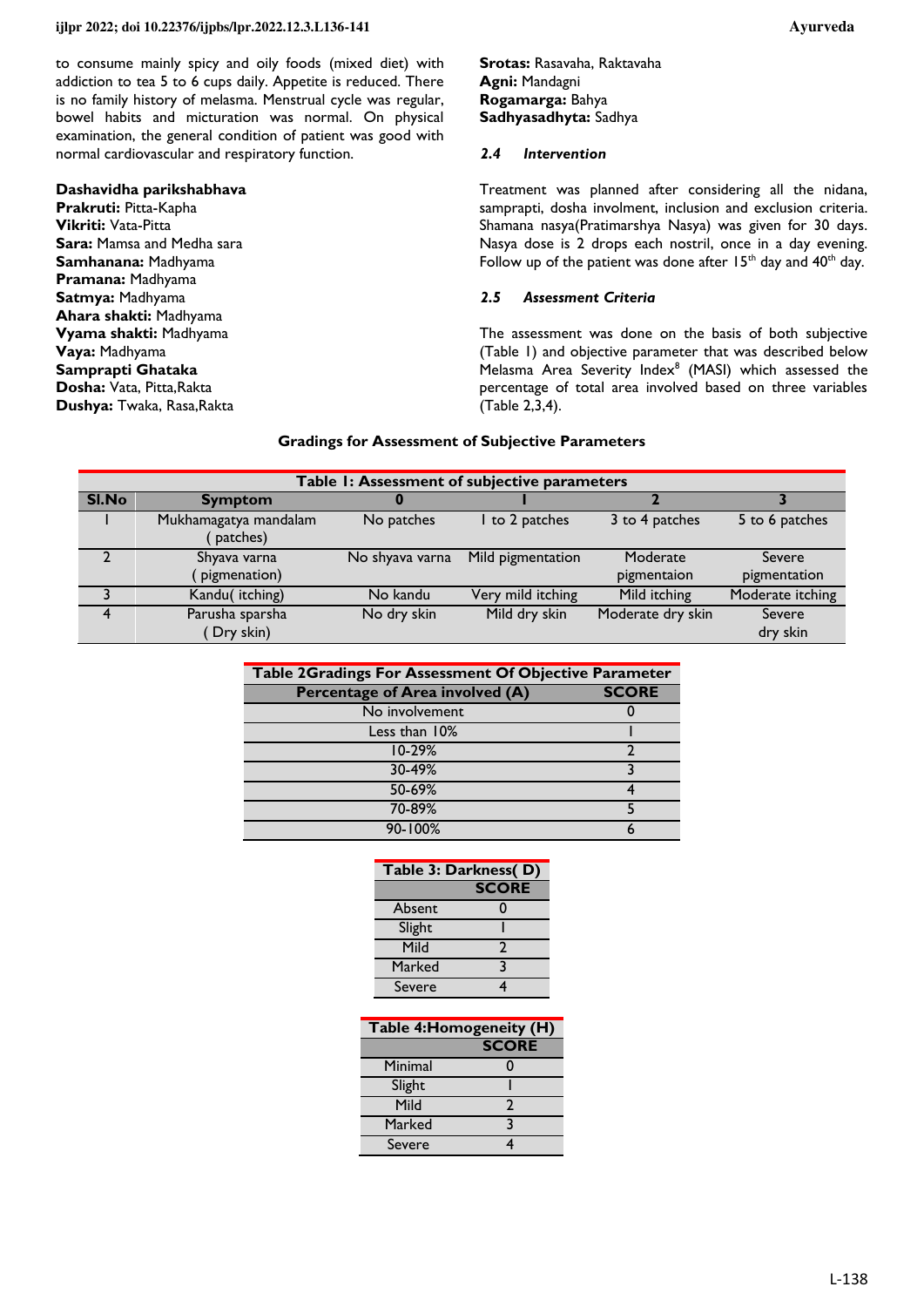| Table 5: Assessment on subjective parameters        |                           |               |                 |  |  |
|-----------------------------------------------------|---------------------------|---------------|-----------------|--|--|
| <b>SYMPTOMS</b>                                     | $B/T$ l <sup>st</sup> day | On $15th$ day | $A/T3$ l st day |  |  |
| MukhamaagatyaMandalam                               |                           |               |                 |  |  |
| (circumscribed Hyper pigmented patches on the face) |                           |               |                 |  |  |
| Shyavavarna (Brownish pigmentation)                 |                           |               |                 |  |  |
| Kandu (Itching)                                     |                           |               |                 |  |  |
| ParushaSparsha (Dry skin)                           |                           |               |                 |  |  |

## **TOTAL MASI SCORE = 0.3(Df+Hf) Af+0.3 (Dmr+Hmr) Amr + 0.3(Dml+Hml) Aml + 0.1(Dc+Hc) Ac.**

| D-Darkness    | f - Forehead     |
|---------------|------------------|
| H-Homogeneity | mr - Right malar |
| A-Area        | ml - Left malar  |
| $c -$ Chin    |                  |

| <b>Table 6: Assessment of MASI Score</b> |                      |     |                 |           |                    |    |                   |     |
|------------------------------------------|----------------------|-----|-----------------|-----------|--------------------|----|-------------------|-----|
| <b>Area</b>                              | <b>Area involved</b> |     | <b>Darkness</b> |           | <b>Homogeneity</b> |    | <b>MASI Score</b> |     |
|                                          | RT                   | AT. | <b>BT</b>       | <b>AT</b> | <b>BT</b>          | ΔT | <b>RT</b>         | ΔI  |
| <b>Forehead</b>                          |                      |     |                 |           |                    |    |                   |     |
| <b>Right malar</b>                       |                      |     |                 |           |                    |    | 54                | 3.6 |
| Left malar                               |                      |     |                 |           |                    |    | 54                | 3.6 |
| Chin                                     |                      |     |                 |           |                    |    |                   |     |
| <b>Total MASI SCORE</b>                  |                      |     |                 |           | 10 B               |    |                   |     |

**BT: Before Treatment . AT: After Treatment** 

## **3. RESULTS**

After completion of the treatment, there was satisfactory result in the area of involvement and pigmentation and MASI SCORE before treatment was 10.8 and after treatment was 7.2 (Table 6). Associated symptoms like dryness and itching

reduced (Table 5). It showed that there was relief in subjective and objective parameters of the disease Vyanga. Hence the selected medicine Yastyadi taila Pratimarsha Nasya is found to be effective for the management of Vyanga (Figure 1).



**Fig 1: Photo of the patient Before and After treatment** 

## **4. DISCUSSION**

In this case, the patient is unmarried, age is 30 years and she was doing post graduation. The patient used to consume mainly oily, spicy foods, late night sleep, over thinking and these all nidanas led to prakopa of vata, pitta and rakta and got sthana samshraya on face. In Ayurveda, nasya is the main line of treatment for Vyanga<sup>9-11</sup>. Melasma is a chronic hyperpigmented disease characterized by circumscribed patches on cheeks, nose and forehead<sup>12-14</sup>. On the basis of signs and symptoms, melasma can be co-related with Vyanga. In Ayurveda, skin disorders are included under the heading of kustha and Kshudraroga<sup>15-17</sup>. Causative factors where

pittakaraka ahara, vihara and manasika karanas (Psychological factors) like krodha, shoka, bhaya and ayasa $118$ . The psychological factors are very important role in the manifestation of Vyanga<sup>19</sup>. These nidanas vitiates Vata and Pitta dosha and it affects jatharagni. On the basis of Ashraya – Ashreeyi bhavas, vitiation of pitta dosha leads to vitiation of rakta dhatu<sup>20</sup>. Thus these vitiated doshas travelled through dhamanis and got sthana samshraya in mukha, causes vitiation of bhrajaka pitta giving rise to discolouration of skin. Nasa is the pathway to shira<sup>21</sup>. Yashtyadi taila pratimarsha nasya administered through nasal route reaches Shrungataka that spreads in Murdha and helped to remove vitiated Doshas $^{22}$ . It acts on Endo cranial system and regulates its function like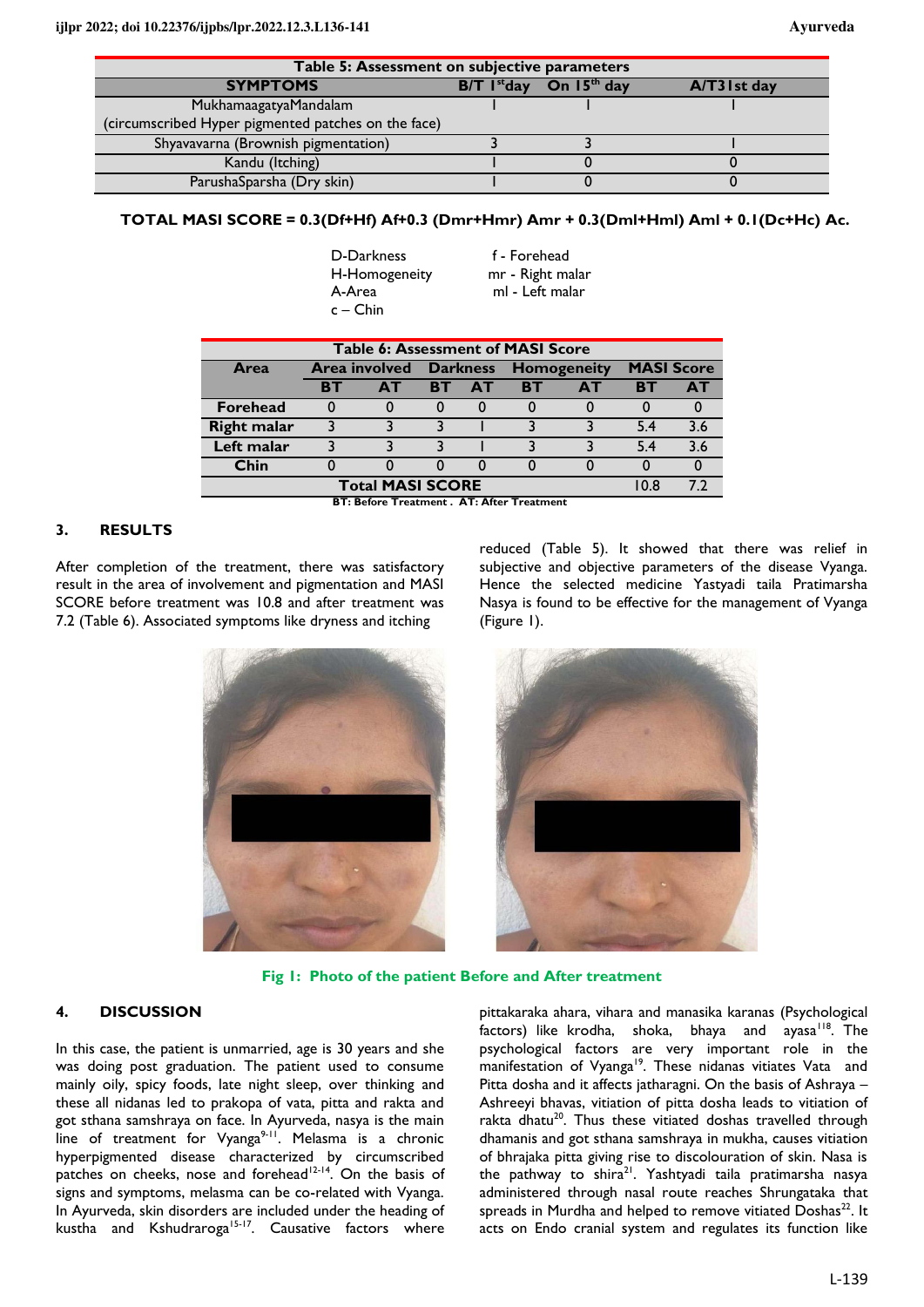#### **ijlpr 2022; doi 10.22376/ijpbs/lpr.2022.12.3.L136-141 Ayurveda**

cerebrospinal fluid. Many nerve endings in the peripheral surface of mucous membrane, olfactory, trigeminal $^{23}$  etc. would get stimulated by nasya dravya and impulses are transmitted to the central nervous system. This result in better circulation and nourishment of the organs and thus the disease subside.

| Table 7: Contents of Yastyadi taila |                       |  |  |  |
|-------------------------------------|-----------------------|--|--|--|
| Sanskrit name                       | <b>Botanical name</b> |  |  |  |
| Kinjalka                            | Nelumba nucifera      |  |  |  |
| Nilotpala                           | Nymphaea nouchali     |  |  |  |
| Yastimadhu                          | Glycrrhaea glabra     |  |  |  |
| Sheetala                            | Santalum album        |  |  |  |
| Laksha                              | Laccifera laccal      |  |  |  |
| Kaliyaka                            | Berberis aristata     |  |  |  |
| Patranga                            | Caesalpinia sappan    |  |  |  |
| Rakta                               | Red ochre             |  |  |  |
| Padhmaka                            | Prunus cerasodies     |  |  |  |
| Kinjalka                            | Ficus bengalensis     |  |  |  |
| Nilotpala                           | Ruba cardifolia       |  |  |  |

The ingredients of Yashtyadi taila (Table 7) have Varnya property, 'Rakta prasadana' Tridosha shamaka, Sheeta veerya and Madhura Vipaka. These drugs produces cooling and nourishing effect. So, Yashtyadi Taila was given in the form of Pratimarsha Nasya. The treatment showed significant result in reducing hyperpigmentation and associated symptoms like itching and dryness on the affected part of the face. So, Yastyadi taila is found to be skin caring, protecting, preventing and enhancing beauty therapy

## **5. CONCLUSION**

Melasma is a common skin condition and can be co-related to Vyanga.The disease Vyanga(melasma) is considered under "Kshudra Roga" Psychological factors like krodha, shoka, ayasa and Vata, Pitta, and Raktadushitkara ahara, vihara plays a role in the disease manifestation. In Ayurveda, the line of treatment of Vyanga is Nasya, Virechana, Raktamokshana and

## **8. REFERENCE**

- 1. [Pichardo R, Vallejos Q, Feldman SR, Schulz MR,](https://pubmed.ncbi.nlm.nih.gov/19126046/)  [Verma A, et al. \(2009\) The prevalence of melasma](https://pubmed.ncbi.nlm.nih.gov/19126046/)  [and its association with quality of life in adult male](https://pubmed.ncbi.nlm.nih.gov/19126046/)  Latino migrant workers. Int | Dermatol 48(1): 22-[26.](https://pubmed.ncbi.nlm.nih.gov/19126046/)
- 2. [Werlinger KD, Guevara IL, González CM, Rincón](https://pubmed.ncbi.nlm.nih.gov/17372115/)  [ET, Caetano R, et al. \(2007\) Prevalence of](https://pubmed.ncbi.nlm.nih.gov/17372115/)  [selfdiagnosed melasma among premenopausal](https://pubmed.ncbi.nlm.nih.gov/17372115/)  [Latino women in Dallas and Fort Worth, Tex. Arch](https://pubmed.ncbi.nlm.nih.gov/17372115/)  [Dermatol 143\(3\): 424-425.](https://pubmed.ncbi.nlm.nih.gov/17372115/)
- 3. Available from: https://www.ncbi.nlm.nih.gov/books/NBK459271 [cited 27-4-2022].
- 4. Shastri Kaviraj Ambikadatta, editor. Chaukhamba Sanskrit Sansthan, Varanasi. 14th ed; 2003. Sushruta. Sushruta Samhita, Nidana Sthana, Kshudraroga Nidana Adhyaya, 13/45-46; p. 288.
- 5. Agnivesha Charaka, Dridhabala Aacharya VJ, editors. Charaka Samhita, sutra Sthana, Trishothiya Adhyaya. reprint ed. Vols. 18/25. Varanasi: Chaukhamba Prakashan; 2009. p. 107.

Lepa. In this case after analysing nidana and samprapti of the disease, nasya was planned. The study had shown good result in Subjective parameters (Table 5) such as Shyava Varna(Brownish-black patch), Kandu(itching), Parusha Sparsha(dryness) and objective parameters such as MASI Score (Table 6) before treatment 10.8 and after treatment 7.2.

## **6. AUTHOR CONTRIBUTION STATEMENT**

Dr S.S.kalyani conceptualized, designed the study and prepared the original manuscript. Dr Manu.R discussed the methodology and analysed the data. Provided valuable inputs towards the designing of the manuscript.

## **7. CONFLICT OF INTEREST**

Conflict of interest declared none.

- 6. Satoskar RS, Bhandarkar SB, Ainapure SS. Prakashan. 16th ed. Mumbai: Popular Press; 1999. Pharmacology and Pharmaco Theuraputics. p. 843-4. Sec XIII.
- 7. Trikamji Acharya Yadavaji. Sushruta Samhita with Nibandha Sangraha commentary by Dalhana. 8th ed. Varanasi: Choukhamba Sanskrit [reprint]; 2005, Pg no-318.
- 8. Available from: https://www.ncbi.nlm.nih.gov/books/NBK459271 [cited 27-4-2022].
- 9. Wadkar VA, Atri VV. Role of Panchakarma in Ayurveda cosmetology: A literary review. J Ayurveda Integr Med Sci. 2020 Oct 31;5(05):286-4.
- 10. Nille GC, Chaudhary AK, Rajmane SJ. The probability of advance fortune of cosmetology on doctrines of Ayurveda–the ancient science of life with beauty.
- 11. Hardia A, Pol H, Pol S. A study to evaluate the efficacy of Jalauka Avacharana in Vyanga vis-a-vis Melasma. J Ayurveda Integr Med Sci. 2017 Apr 30;2(2):37-40. doi: [10.21760/jaims.v2i2.7699.](https://doi.org/10.21760/jaims.v2i2.7699)